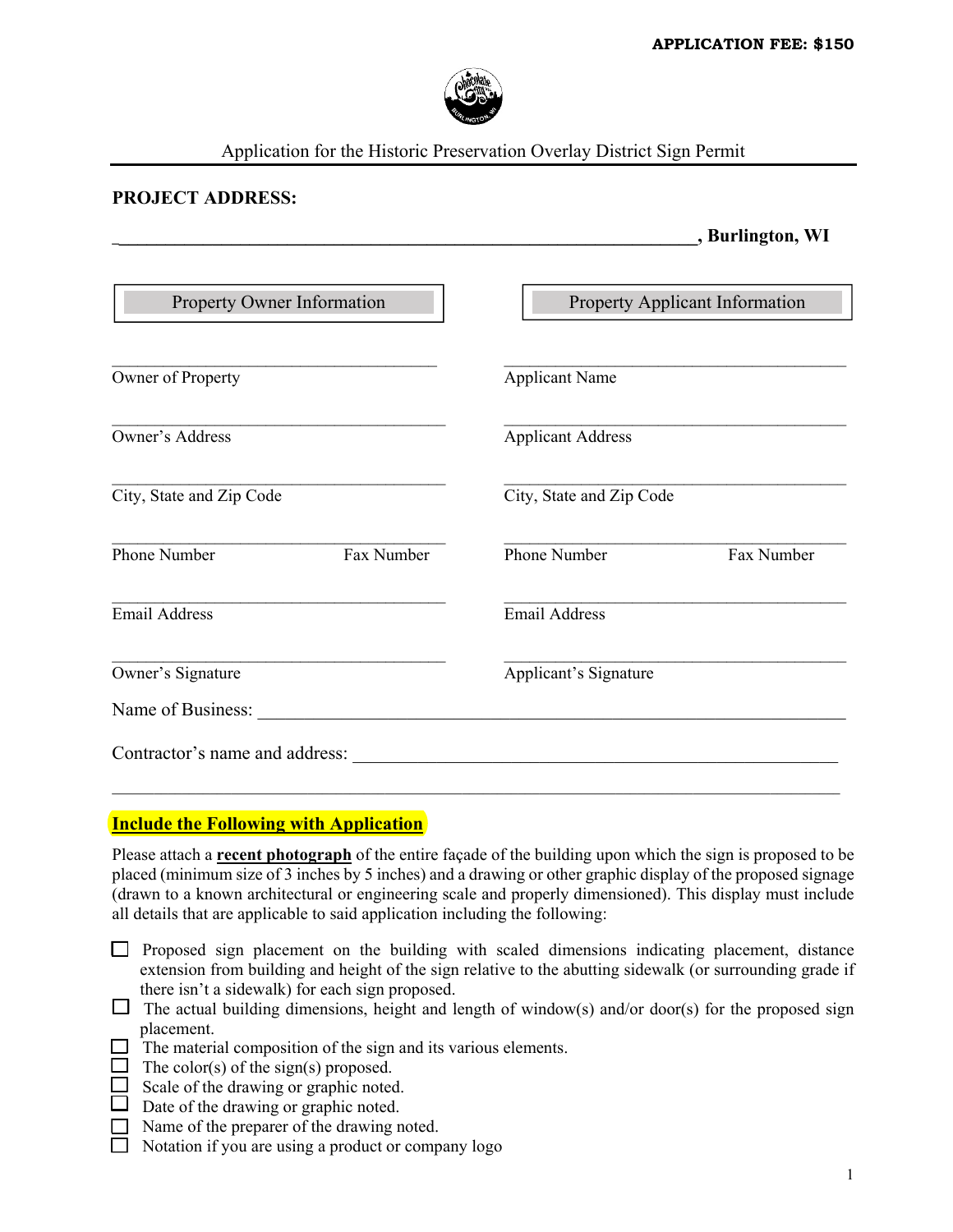## **PROHIBITED SIGNAGE IN THE HISTORIC PRESERVATION OVERLAY DISTRICT**

The following signs shall be prohibited in the (HPO) Historic Preservation Overlay District:

- Freestanding signs prohibited. No freestanding signs shall be permitted in the HPO District. Notwithstanding the prohibition of sandwich signs set forth in § 315-65, one freestanding sandwich sign not exceeding a maximum of six square feet per sign face may be permitted per business in the HPO District when such sign does not constitute a public safety or traffic hazard as determined by the Zoning Administrator.
- Plastic formed facade signs prohibited. No plastic formed signs or signs formed from plastic-like materials shall be permitted in the HPO District unless such materials simulate historic signage.

## **ALLOWABLE SIGNAGE IN THE HISTORIC PRESERVATION OVERLAY DISTRICT**

*Ordinance 315-62 through 315-83* 

**Wall, fascia (including transoms), and awning signs**. Placement of wall, fascia (including transoms), and awning signs. All wall, fascia (including transoms), and awning signs shall be placed below the upper edge of the traditional building sign band as indicated below. No wall, fascia, or awning signage shall be allowed to be located above the upper edge of the traditional building sign band. (See Subsection C for the allowance of projecting and hanging signs). Awning signs should be limited to the valance only.



- Maximum signage area. The total maximum cumulative signage area of all signage placed upon the street-facing facade (including all wall, fascia, awning signs and interior signs visible from the display windows and entries) of a building (not including freestanding sandwich signs, or projecting and overhanging signs placed above the upper edge of the building sign band) shall not exceed 15% of the total area of that portion of the first floor street-facing facade which lies below the upper edge of the building sign band. Gilded, vinyl, painted letters or other business signage placed on the inside or outside (attached and detached) of storefront display windows shall not be counted towards the total maximum cumulative signage area.
- Maximum signage lettering. The maximum size of letters on a wall or fascia sign shall be no greater than 12 inches in height and cover no more than 60% of the sign band or window upon which the letters are placed.
- Maximum number of wall, fascia (including transoms), and awning signs. The total maximum number of all wall, fascia (including transoms), and awning signs placed upon the street-facing facade of a building shall not exceed four signs. Gilded, vinyl, painted letters or other business signage placed on the inside or outside (attached or detached) of storefront display windows shall be counted towards the maximum number of wall, fascia (including transoms), and awning signs. Hours of operation shall not be included in these calculations as they are not considered business signage.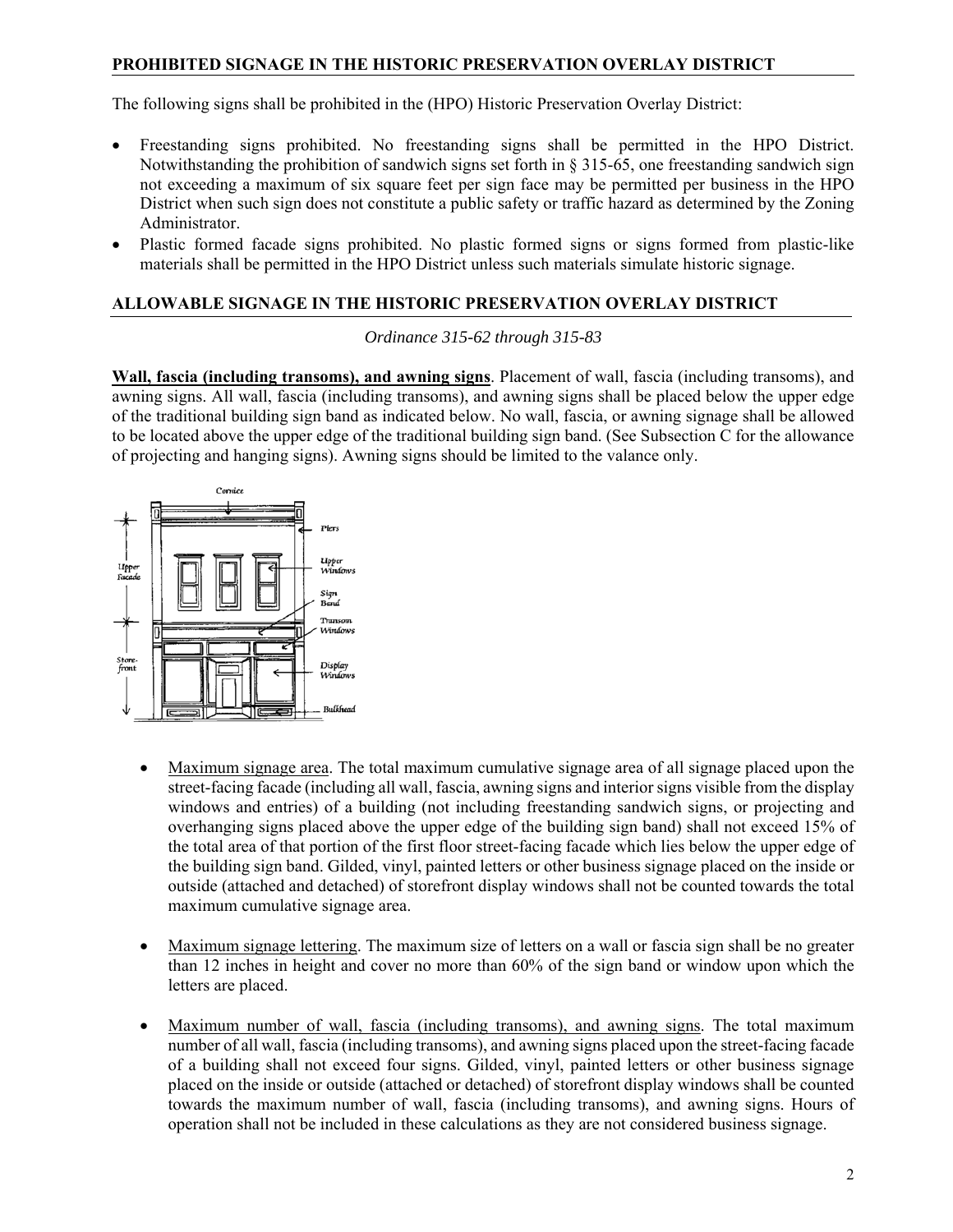Wall and fascia (including transoms) sign placement not to visually obscure architectural details. No wall sign or fascia (including transoms) shall be placed so as to visually obscure architectural details which are important to the historic character of the HPO District and the building upon which such wall or fascia sign is placed.

**Projecting and hanging signs**. Projecting and hanging signs are allowed in the HPO District to extend only over public rights-of-way occupied by pedestrian sidewalks subject to the following:

- Minimum and maximum height of a projecting and hanging sign. All such projecting or hanging signs in the HPO District shall be elevated a minimum height of eight feet. Projecting or hanging signs may be placed above the sign band; however, no projecting or hanging sign shall extend above the top edge of the largest second story window.
- Limitation of the extension of a projecting and hanging sign. Any such projecting or hanging sign in the HPO District shall not project more than five feet from the surface of its supporting building. All such projecting signs in the HPO District shall not be permitted to extend closer than two feet to any public street curb or pavement or to any public alley curb or pavement.
- Placement of projecting and hanging signs. All projecting and hanging signs in the HPO District shall be placed perpendicular to the building facade and not flush with the building facade.
- Maximum area of a projecting and hanging sign. The maximum cumulative permitted area allowed for all projecting or hanging signs on a structure in the HPO District shall not exceed 7% of the upper building facade area. The upper building facade area shall be determined by multiplying the width of the upper building facade by its height (height as measured from the upper edge of the sign band to the upper edge of the cornice).
- Limitation of the number of projecting and hanging signs. The total number of projecting signs allowed a structure in the HPO District shall be one sign per business.

**Illumination of signs**. Non-flashing, illuminated signs shall be permitted in the HPO District. If signs are illuminated, said signs shall be externally illuminated and subject to the provisions of §315-70E of this chapter. No electronic message signs shall be installed in the HPO District.

**Limitations on types of window signs** (including transom windows). All window business signs (including transom windows) in the HPO District shall be gilded, painted, vinyl, etched glass, or leaded glass letters placed on the inside or outside of storefront display windows. Product and/or company logo signs are allowed on the inside of storefront display windows.

**Signage color**. All signage shall be of a color which is compatible and complementary with the color of the building construction materials found in the HPO District. Company or organizational logos with colors outside of the HPO color palette are allowed.

**Signage of Corner Buildings**. If a structure in the downtown district is on a corner and therefore has two street-facing facades, consideration to a second sign will be given. The sign dimension can mirror what is allowable on the primary side, if the second side is equal to or larger in size than the primary façade and existing signage. If the secondary façade is shorter, signage must be proportional to the primary façade signage, based on the width of the structure.

**Alleyway signage for deliveries**. Signage in the alleyway to identify businesses for deliveries and staff access are permitted. Alleyway signs shall not exceed 2 foot by 4 foot or eight total square feet in size.